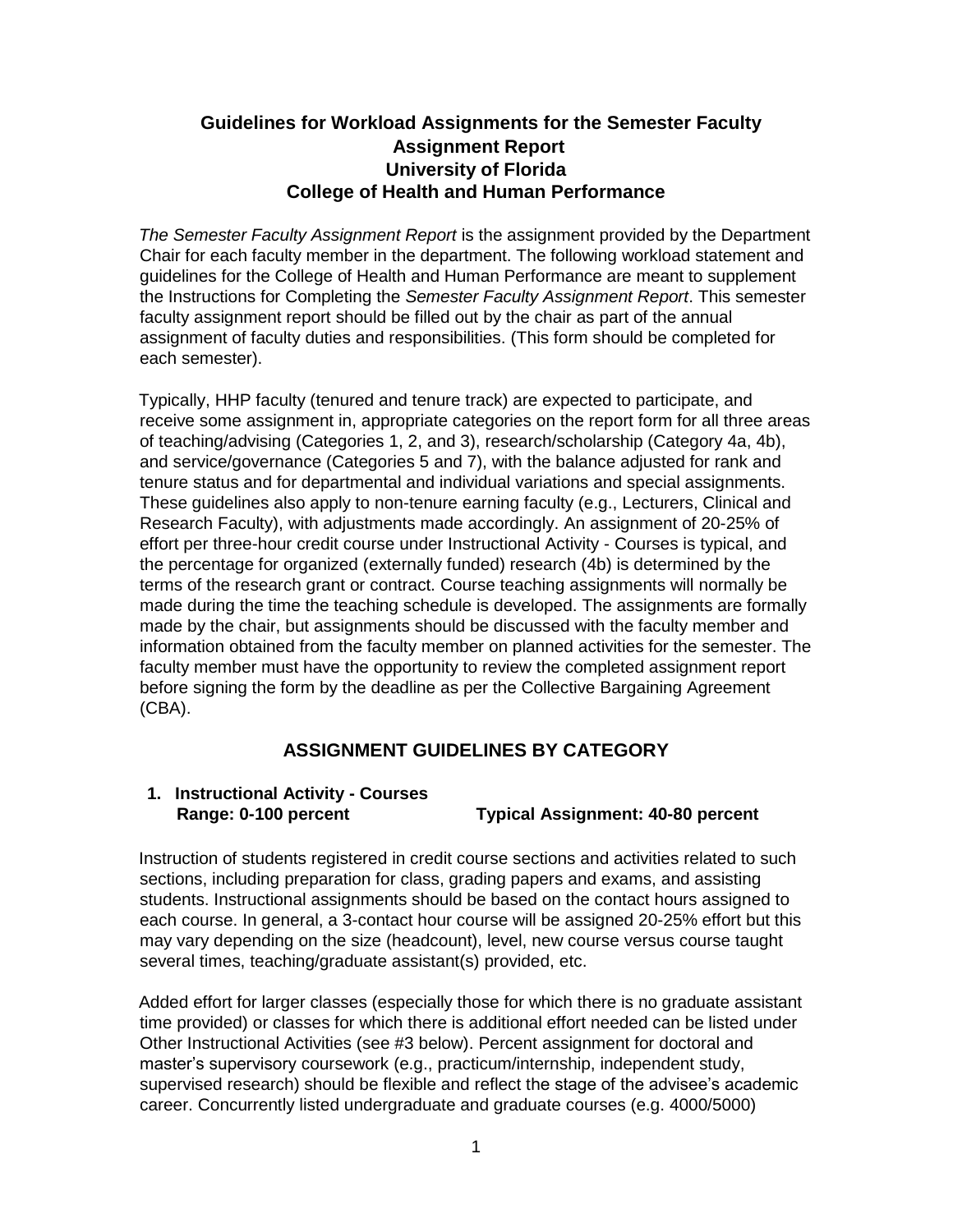courses are assigned the same effort as any 3 contact hour course. For course sections with fewer than 3 contact hours proportionately smaller percent effort would be assigned and for sections with more than 3 contact hours proportionately greater percent effort would be assigned.

## **2. Thesis & Dissertation**

 **Range: 0-10 percent Typical Assignment: Variable** 

Committee assignments for graduate students who are seeking a MS or doctoral degree. Percent assignment for chairing of doctoral and master's supervisory committee should be flexible and reflect the stage of the advisee's academic career, and the number of student committees on which the faculty member is serving.

## **3. Other Instructional Activities**  **Range: 0-10 percent Typical Assignment: Variable**

The following activities typically would be included in this category: development of a new teaching approach; major course revision; large section course enrollment; area curriculum revision; developing a new course; and senior honors thesis supervision.

## **4a. Research – Department Funded Research Range: 0-50 percent Typical Assignment: Variable**

Research activities that are not sponsored and, consequently, do not receive separate budgeting and accounting. This category is also used to document any other research activities that are supported by department or non-grant sources of funding. Such duties include proposal preparation, planning and conduct of research, as well as related data analysis, manuscript preparation, and presentation of results. Also includes the preparation and publication of scholarly reviews, chapters, monographs, books, and the development of new educational approaches or techniques.

This category is for research activities (supported by state funds) that are not externally funded or otherwise not separately budgeted. Faculty who remain research productive will be considered for departmental research assignment. However, faculty who cease being research productive will not be assigned departmental research. Typically, over the course of an academic year, all tenure track faculty members should have some research assignment either under this heading, under externally funded research (4b), or both. Tenure-accruing faculty in rank of assistant professor may have a higher percentage assignment in this category than tenured faculty. The upper end of the range may be exceeded under some circumstances at the chair's discretion. This may be appropriate, for example, if it as advantageous to assign more research time to assist in the generation of grant proposals or support a faculty member's research program during transitions between grants. Faculty should clearly identify the research project that is being developed by use of this time and the department chair should evaluate and assess progress toward completion of these projects prior to assigning research time in subsequent semesters.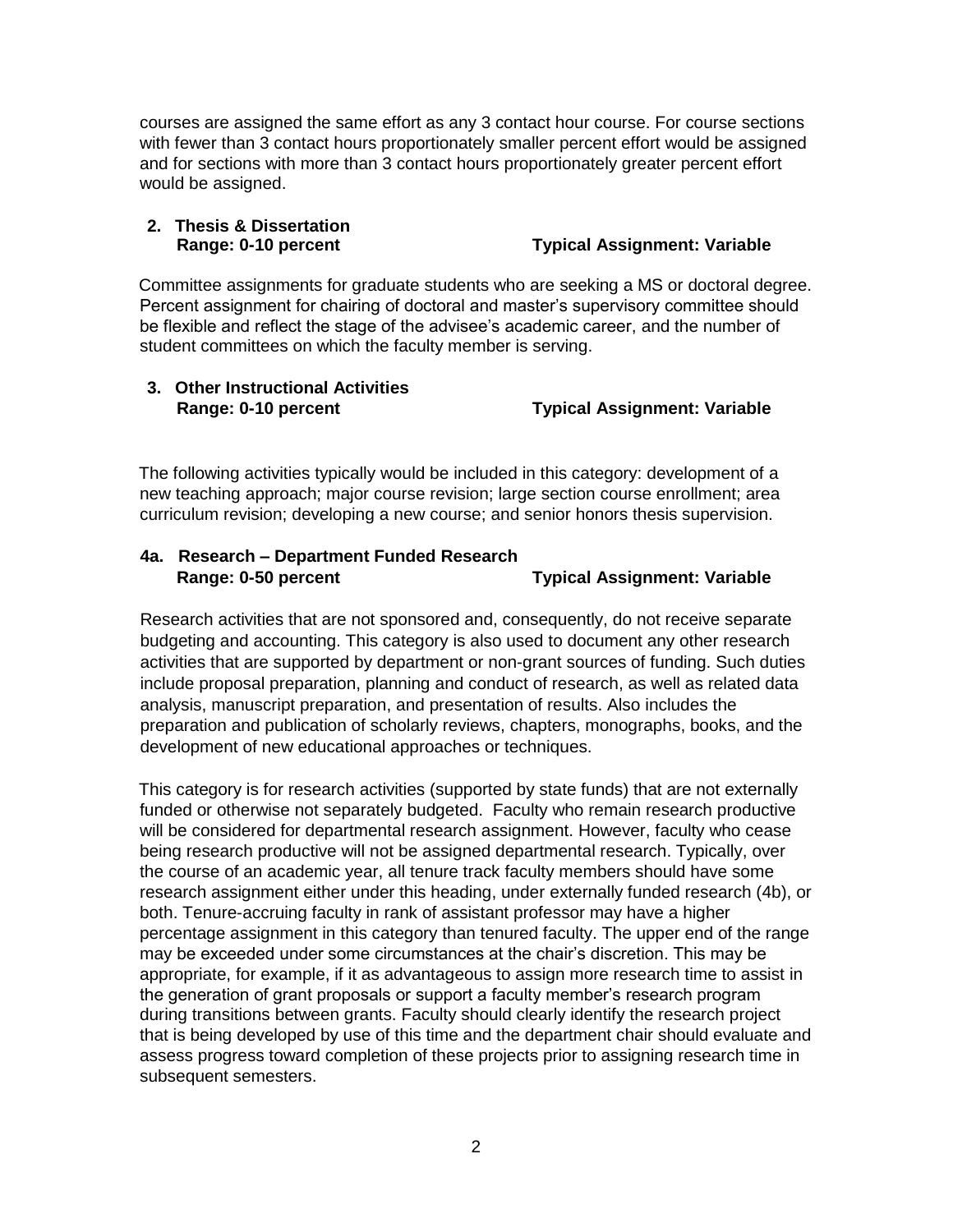## **4b. Research – Externally Funded Research/Other Sponsored Activity Range: 0-95 percent Typical Assignment: Variable**

Separately budgeted and accounted for research: all research activities that are funded by federal, state, local government and private organizations. This includes all approved grant, contract and industry supported research activities both basic and clinical in nature; the preparation, and conduct of research, as well as related data analysis, manuscript preparation, and presentation of results, as well as activities involving the training of individuals in research techniques (research training), where such activities are not included in the instruction function. FTE assignment is determined by assigned percentage on each funded project, and is dependent upon roles and tasks on the project. This should be determined in consultation with the faculty member's supervisor and the project PI.

# **5. Service**

#### **Range: 0-20 percent Typical Assignment: 1-10 percent**

Service activities that extend the professional and/or discipline-related services of individuals to the community, state or nation, but do not generate remuneration from a third party. This includes service in professional organizations and academic or professional student organizations, as well as participation in student recruitment, admissions, orientation, and remediation. The description of duties must indicate specific activities performed.

All faculty members should have some public service assignment (e.g. service to students unrelated to credit instruction such as writing letters of reference; service to the profession as journal editors or reviewers; service to the community, state or nation such as work with public schools, technical assistance to government agencies, serving on state, regional, national, or international public advisory boards/entities). Ranked, untenured faculty should be assigned a low percent assignment in this area. The upper limit of this range may be exceeded in circumstances such as when a faculty member is president of a national professional association, is editor of a top journal in a discipline, is a member of a Presidential Commission or other substantial service role. Under special circumstances, department chairs may approve assignments exceeding .10 FTE for a specified time period.

#### **6. University / College / Department Administration Range: 0-75 percent Typical Assignment: Variable**

Administrative and support services benefiting common or joint University / College / Departmental activities. Supervision, management, or staff activities related to the administration of a department, college, or university. This activity provides administrative support and management direction to instructional, research and public service programs. Generally restricted to individuals with formal administrative appointments. Effort related to university, college, department committees, councils, etc., should be reflected under University Governance. This category does not include direct administrative effort related to a specific course, which should be reflected in the appropriate instruction category. Direct administrative effort related to a specific project,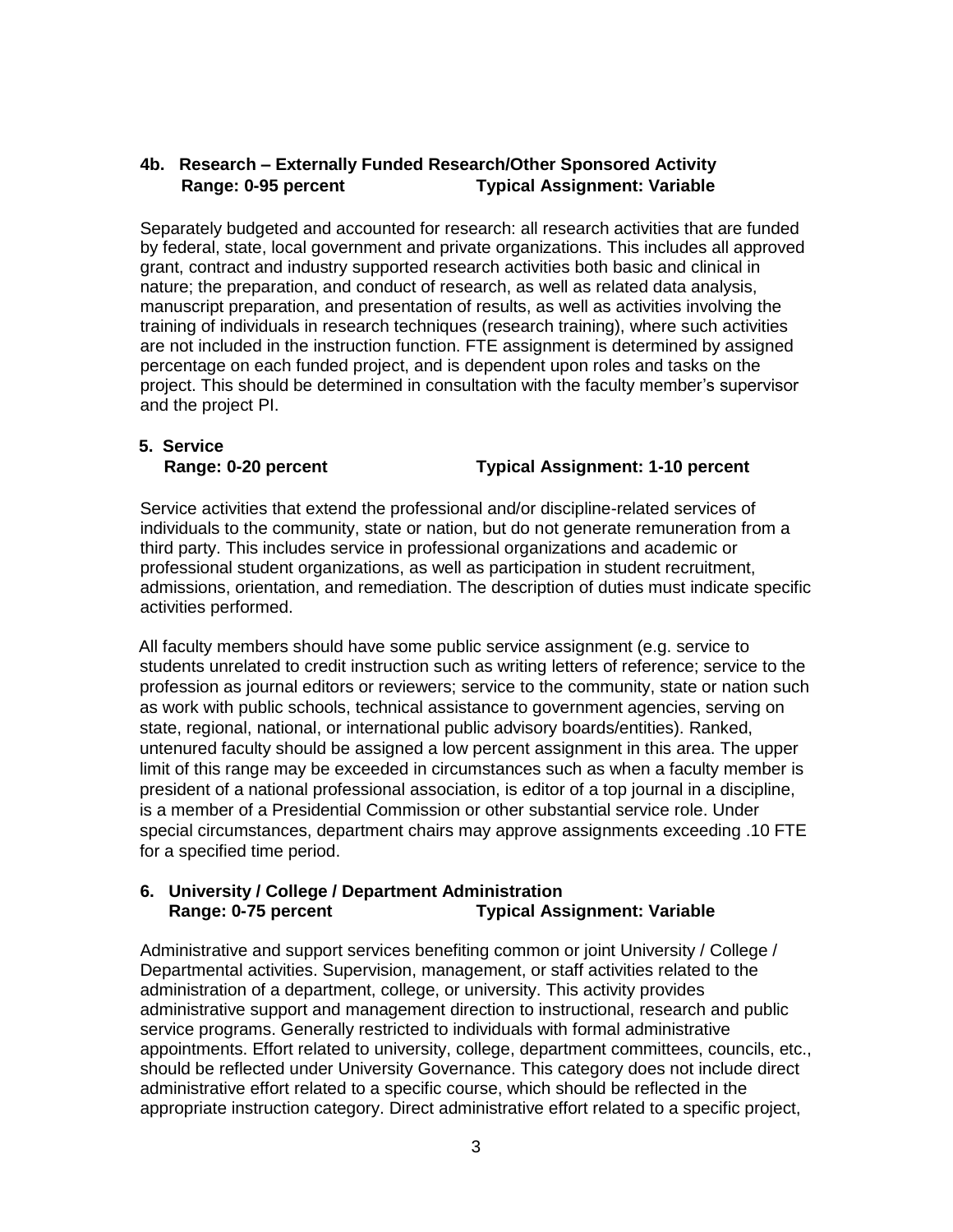and funded by sponsored research, should be reflected in the "Externally Funded Research/Other Sponsored Activity" category.

Time allocations for program directors, undergraduate/graduate coordinators, or center/institute director shall be assigned by the chairs of the individual sponsoring departments with approval of the dean. The usual assignment for center director is .10 to .25 FTE.

#### **7. University Governance Range: 0-10 percent Typical Assignment: 1-10 percent**

Activities that provide advisory support to the general governance of the unit or the institution, such as participation on department, college or university committees and councils. Also includes special assignments such as consultation services to university offices and units.

All faculty should receive some FTE assignment and be involved in governance activities. This area includes servicing on standing and ad hoc committees at the department, college, and university levels. Assignment of FTE should reflect an estimate of the total time and effort involved. Service as committee chair, or in a special assignment, should receive more credit. Ranked, untenured faculty should receive proportionally lower assignments than tenured faculty. Under special circumstances, department chairs may approve assignments exceeding .10 FTE for a specified time period.

## **8. Academic Advisement Range: 0-25 percent Typical Assignment: 0-10**

Formal counseling with undergraduate and MS non-thesis students on academic course or program selection, scheduling, and career counseling. The description of duties must include such indicators as number of students formally advised and hours designated for advising.

## **9. Annual/Sick Leave, Leave of Absence (Paid), Sabbatical Range:** variable Typical Assignment: variable

## **Annual / Sick Leave**

This activity should be used when the leave taken exceeds 20% of the workdays in the semester. To determine the appropriate percentage to be reported, multiply the FTE appointed by the number of days on leave and then divide this amount by the total number of workdays in the semester.

## **Leave of Absence (Paid)**

An authorized compensated leave of absence granted to the employee by the university, includes disability leave. Effort should be reported when the chair assigns the leave.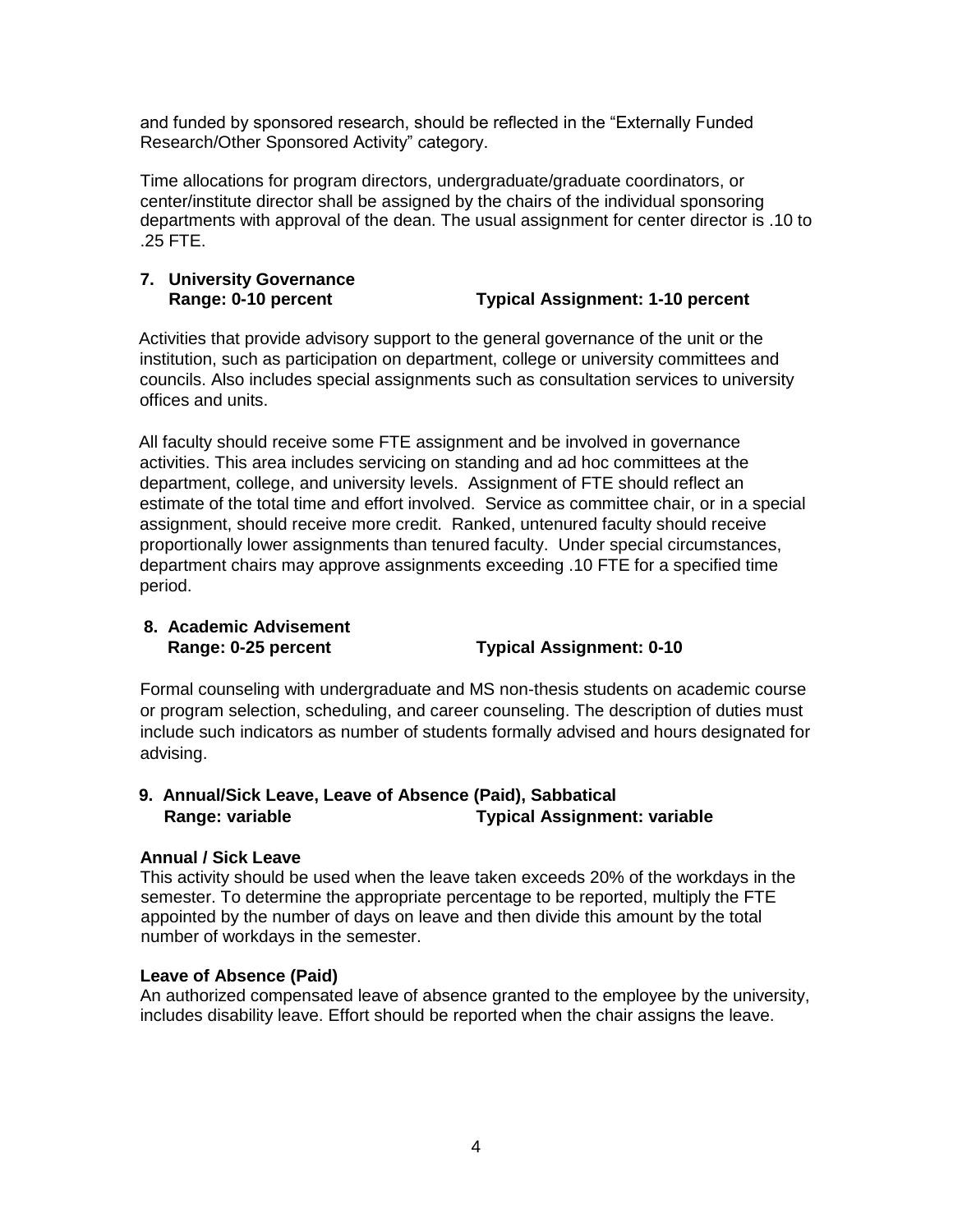#### **Sabbatical**

An authorized research assignment granted to the employee by the university, includes sabbaticals and professional development leave. Effort should be reported when the chair assigns the sabbatical.

## **Total Percent Employed**

The percentages for all activities must total 100% (regardless of the total hours) for a 1.0 FTE appointment, or the appropriate total percent for appointments at less than 1.0 FTE.

## **PROCESSING OF THE COMPLETED FORMS**

The completed Semester Faculty Assignment Reports should be formally submitted online and approved by the faculty member as per the CBA deadline.

Approved: HHP College Council January 12, 2016